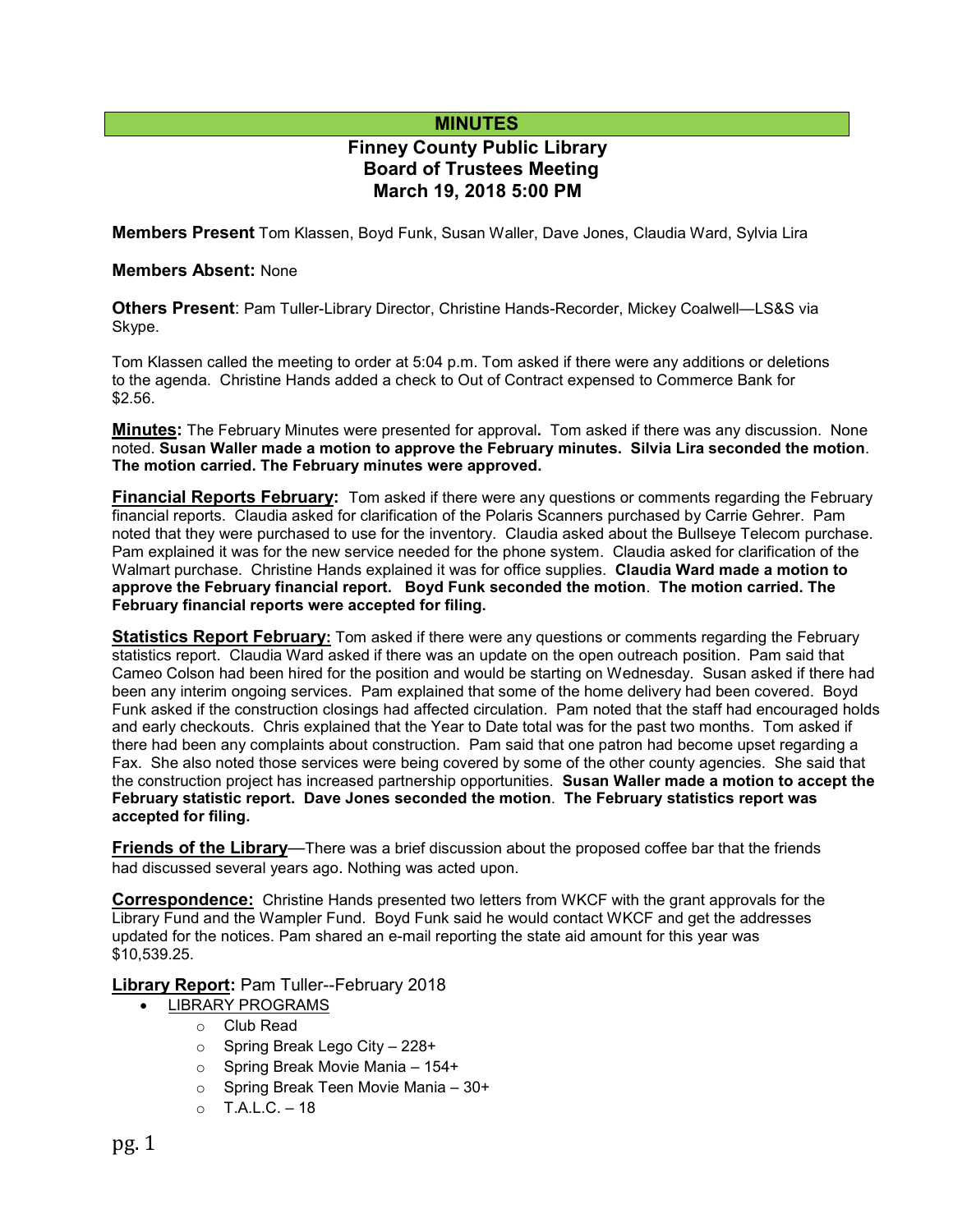### • LIBRARY TRAINING

- o Chris How to Create Safe and Active Learning Environments
- o Megan Feminist Reads Webinar, Spring YA Announcements, Current in Comics (Upcoming Graphic Novels).
- $\circ$  Carly TED Talk How to stay calm when you know you will be stressed.
- $\circ$  Calli Children's Treehouse How to get the most out of your Nature Explore Classroom.
- o Calli, Madella, Megan Summer Reading Workshop with SWKLS
- LIBRARY PARTNERSHIPS
	- o SWKLS Summer Reading Workshop
	- o Program Outreach Florence Wilson, Jennie Wilson, Head Start (x4), Community Daycare
	- o Greater Garden City Webcast-Pam, Calli, Carly, Megan
	- o Finney County Workforce—Pam/Megan
- MISCELLANEOUS LIBRARY INFORMATION
	- o Hoopla
		- February 21 New Users, 75 Total, 282 Circs, \$557.53
		- March (To-Date) 16 New Users, 79 Total, 268 Circs, \$554.82
	- o Polaris Server Updated 3-16-18
- NEXT MONTH
	- o Programming getting back to semi-normal schedule

#### **Board of Trustees Report:**

Claudia Ward— Claudia suggested that we could contribute some books to the cancer center. She noted that this could be a possible project for the Friends of the Library where they could contribute or man an area in the building.

Susan Waller-Susan shared about the Kearney Nebraska library.

Dave Jones— Dave commented on the publicity in the Telegram for the spring break Lego City. He also noted that Gilbert Valero, the coordinator for the County emergency management and safety, had a stroke and that our future training for CPR might be affected.

Boyd Funk—commented that Wards Garden Center had been named business of the year. He suggested that we improve the smoking areas around the library. He also noted that we needed to focus on the entryway appeal and look into changing the sign. Susan said she would contact the Methodist Church and get contact information from the company who installed their sign. Dave gave Pam the Commercial Sign Company information.

Sylvia Lira—Sylvia noted that her grandson really enjoyed the activities at the library during spring break.

Tom Klassen-Nothing Noted.

#### **Old Business:**

- Budget Committee—The budget committee decided to meet the first week of April.
- Strategic Planning Committee—Pam said the strategic planning was still in process.
- CD Renewals—Ruddick Oswalt –It was agreed to allow the CD to renew. It was suggested that the library look into uses for the funds.

#### **New Business:**

• Board Member Replacement—April is the last month of Boyd Funk's term on the board. Several suggestions were discussed for replacing the open position. Dave Jones requested that the recommendations include 2 short paragraphs with personal information.